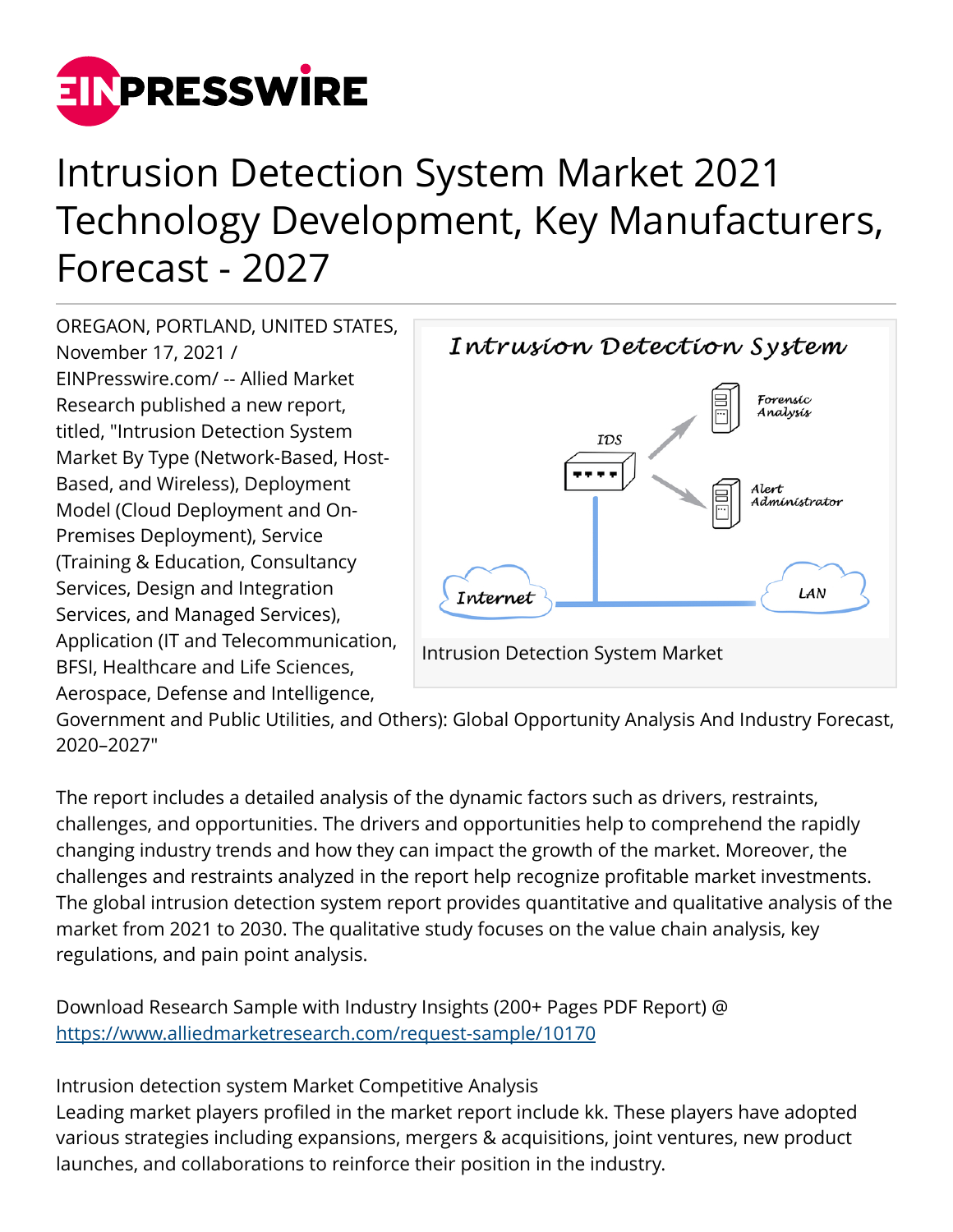Covid-19 Impact on the Global Intrusion detection system Market Intrusion detection system market Research Report includes an [outline of the industry](https://www.alliedmarketresearch.com/intrusion-detection-system-market-A09805) based on major parameters including market size, sales, sales analysis and key drivers. The market size is expected to grow on a large scale during the forecast period (2021-2027). This report also offers the latest impacts of COVID-19 on the market. The outbreak of the pandemic has affected numerous aspects of life across the globe. This, in turn, has urged the markets to adopt new norms, trends, and strategies. Essentially, the research report intends to provide a view of initial and future assessments of the market.

Get detailed COVID-19 impact analysis on the Intrusion detection system Market @ <https://www.alliedmarketresearch.com/request-for-customization/10170?reqfor=covid>

Intrusion detection system Market Segmentation

#### Type

- Network Based
- Host Based
- Wireless

### Deployment model

- Cloud deployment
- On-premises deployment

#### Service

- Training & education
- Consultancy services
- Design and integration services
- Managed services

## Application

- IT and Telecommunication
- BFSI
- Healthcare and Life sciences
- Aerospace, Defense and Intelligence
- Government and Public Utilities
- Others

# Our Report Provides

• Thorough inquiry of market assessments for all the segments

- • Detailed market examination from the viewpoint of the frontrunners in the industry
- • Tactical slants and approaches incorporated by new entrants
- Intrusion detection system market forecasts on regional base for the next few years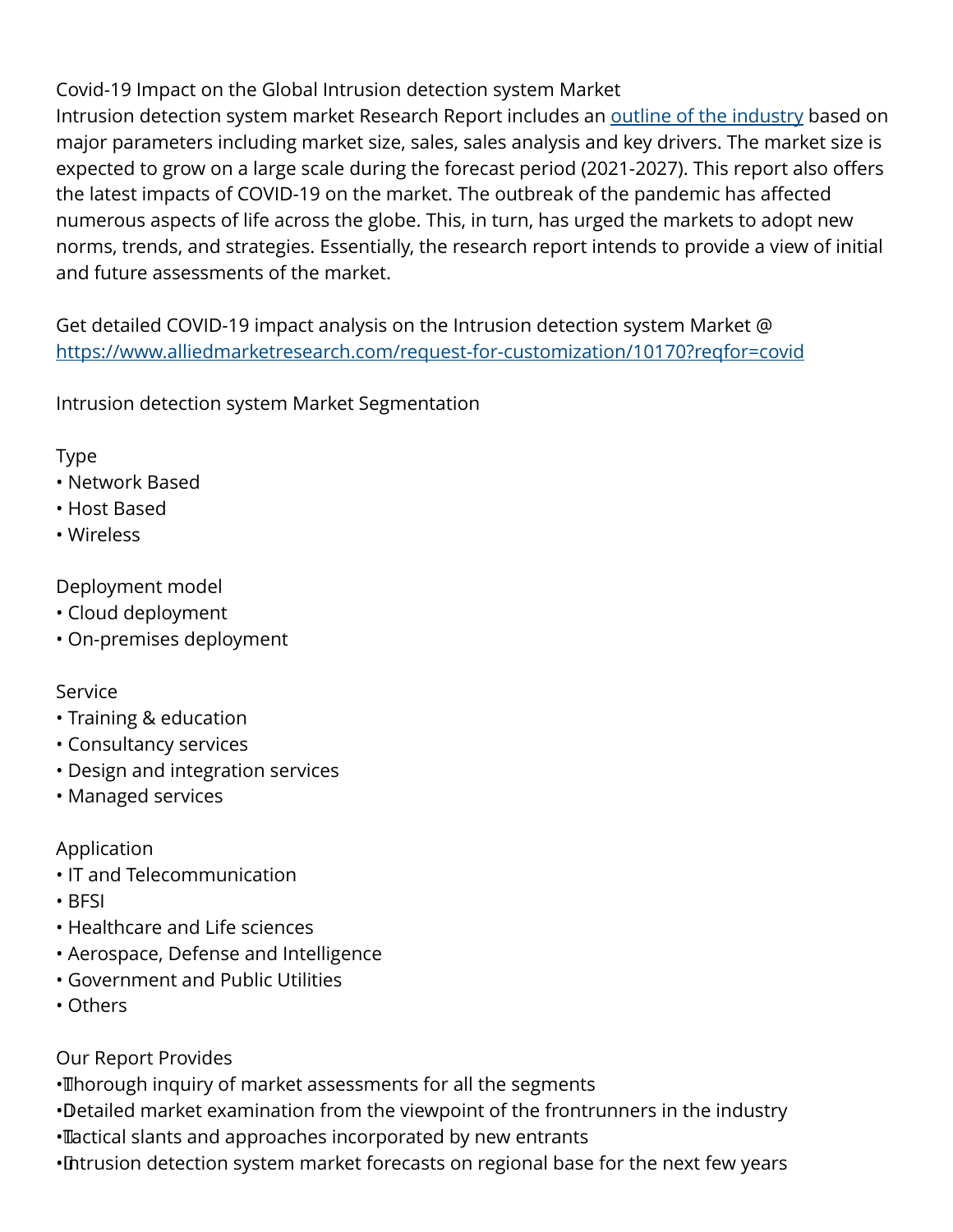• Competitive exploration of the present market trends • Profiling of companies along with their exclusive strategies

Intrusion detection system Market Regional Analysis

The market is studied across different regions including North America (United States, Canada and Mexico), Europe (Germany, France, UK, Russia and Italy), Asia-Pacific (China, Japan, Korea, India and Southeast Asia), South America (Brazil, Argentina, and Colombia), Middle East and Africa (Saudi Arabia, UAE, Egypt, Nigeria and South Africa). The report includes competitive scenarios in the regions. These insights help the market players to improve strategies and create new opportunities to accomplish exceptional results.

Key Benefits For Stakeholders

• This study consists analytical representation of the present trends and forthcoming estimations of the intrusion detection system market to exhibit the imminent investment pockets.

• The report offers overall potential to recognise the lucrative trends to achieve a stronger base in the intrusion detection system market.

• The intrusion detection system market analysis report provides statistics based on drivers, restrains, and opportunities along with a detailed impact analysis.

• The current market forecast is quantitatively examined from 2021 to 2027 to target the financial capability.

• Porter's five forces analysis demonstrates the strength of the consumers and suppliers in the industry.

Get Up to 25% Discount on Purchase: [https://www.alliedmarketresearch.com/purchase](https://www.alliedmarketresearch.com/purchase-enquiry/10170)[enquiry/10170](https://www.alliedmarketresearch.com/purchase-enquiry/10170)

Key Questions Answered in the Report

Q1. At what CAGR will the intrusion detection system market is anticipated to grow in between 2021 - 2027?

- Q2. What will be the revenue of Global industry by the end of 2027?
- Q3. How can I get sample report for intrusion detection system market?
- Q4. What are the driving factors of the global industry?
- Q5. Who are the leading players in intrusion detection system market?

# About Us

Allied Market Research (AMR) is a full-service market research and business-consulting wing of Allied Analytics LLP based in Portland, Oregon. Allied Market Research provides global enterprises as well as medium and small businesses with unmatched quality of "Market Research Reports" and "Business Intelligence Solutions." AMR has a targeted view to provide business insights and consulting to assist its clients to make strategic business decisions and achieve sustainable growth in their respective market domain.